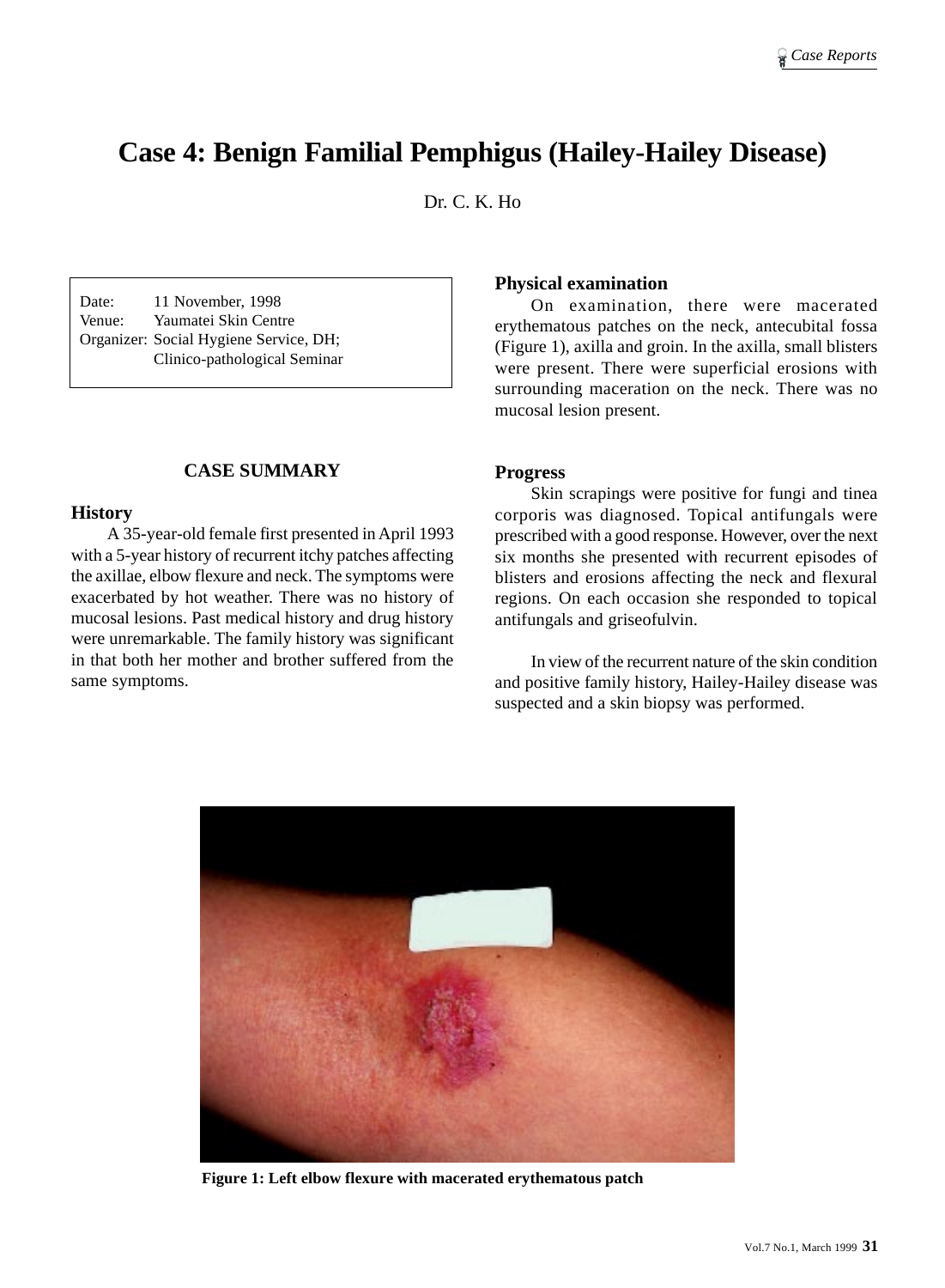## **Investigations**

Skin biopsy showed an intra-epidermal vesicle within the basal layer. There was the appearance of a dilapidated brick wall among basal keratinocytes due to partial acantholysis. No corps ronds were present. There were isolated keratinocytes, acantholysis and dyskeratosis of the detached cells. Immunofluorescence was negative. The histological appearance confirmed the diagnosis of Hailey-Hailey disease. Anti-skin antibodies were positive at 1/40 which is low and nonspecific. The anti-nuclear factor was negative. Results of complete blood picture, renal and liver function tests were all normal.

## **Management**

Her condition was controlled on topical steroids and topical antifungals over the next three years. There were episodes of secondary bacterial infection requiring systemic antibiotics. The neck, elbow flexures, groin, vulva and axillae were the main areas affected by blistering and erosions. However the symptoms were mild and did not affect her quality of life.

After diagnosis, she defaulted for two years before presenting again with erosions and blisters in the neck vulva and groin areas. During this period, the symptoms had become less severe and tended to precede menstruation. Her lesions resolved with topical antifungals, topical steroids and oral erythromycin.

## **REVIEW ON BENIGN FAMILIAL PEMPHIGUS ( HAILEY-HAILEY DISEASE)**

Benign familial pemphigus is a benign disorder characterized by recurrent erosions, blisters and warty papules typically affecting the flexures. It was first described in the Hailey Brothers in 1939. The exact pathogenesis is unknown. It is inherited in an autosomal dominant pattern, with a positive family history in twothirds of cases. There has been controversy as to whether Hailey-Hailey disease and Darier's disease are separate entities as the two conditions can be similar both clinically and histologically. However, it is now agreed that these are separate conditions.

## **Clinical features**

The condition usually appears between the third

and fourth decade, and decreases in severity with age. Symptoms are often exacerbated by heat and trauma. The groins, axillae, and neck are the most commonly affected areas. The antecubital fossa, perianal and inframammary areas are less affected. Lesions may also appear on the trunk and in rare cases, affecting the oesophagus, vagina, and larynx.

Infection with bacteria, yeasts, and herpes simplex may precipitate an attack. As the condition responds well to topical antifungals, it is often misdiagnosed as tinea infection. The lesions vary from erosions, blisters, to verrucous plaques. The nails may also be affected with asymptomatic white longitudinal bands (unlike nail changes in Darier's disease which are painful). In a study of 58 cases, Burge found that 46 (79%) complained of itch, while 39 (57%) complained of pain. Out of 27 patients over 50 years old, 17 (63%) experienced less severe symptoms with age, while the disease remained unchanged in seven  $(26%)$ .<sup>1</sup> Topical steroids and antifungals were effective in controlling the disease.

#### **Histology**

Histologically, there is loss of inter-cellular cohesion with suprabasal acantholysis and the formation of intraepidermal blisters.<sup>2</sup> Elongated papillae, lined by a single layer of basal cells, project into the blister cavity. Not all the desmosomes are lost and the few that remain hold the cells of the epidermis loosely together. This results in the appearance of a dilapidated brick wall." Occasional corps ronds can be found in the granular layer. There is no binding by pemphigus antibodies and minimal inflammation.

## **Differential diagnosis**

These include pemphigus vulgaris, pemphigus vegetans, Darier's disease, tineal infections, and transient acantholytic dermatosis (Grover's disease).

In pemphigus vulgaris, there is less extensive acantholysis, positive immunofluorescence at the intercellular layers and more degeneration of acantholytic cells within the blister. In cases with vegetative lesions, pemphigus vegetans may be simulated. However, the infrequent occurrence of oral lesions is a distinguishing factor.

In Darier's disease, the seborrheic areas are often affected rather than the intertriginous areas and the